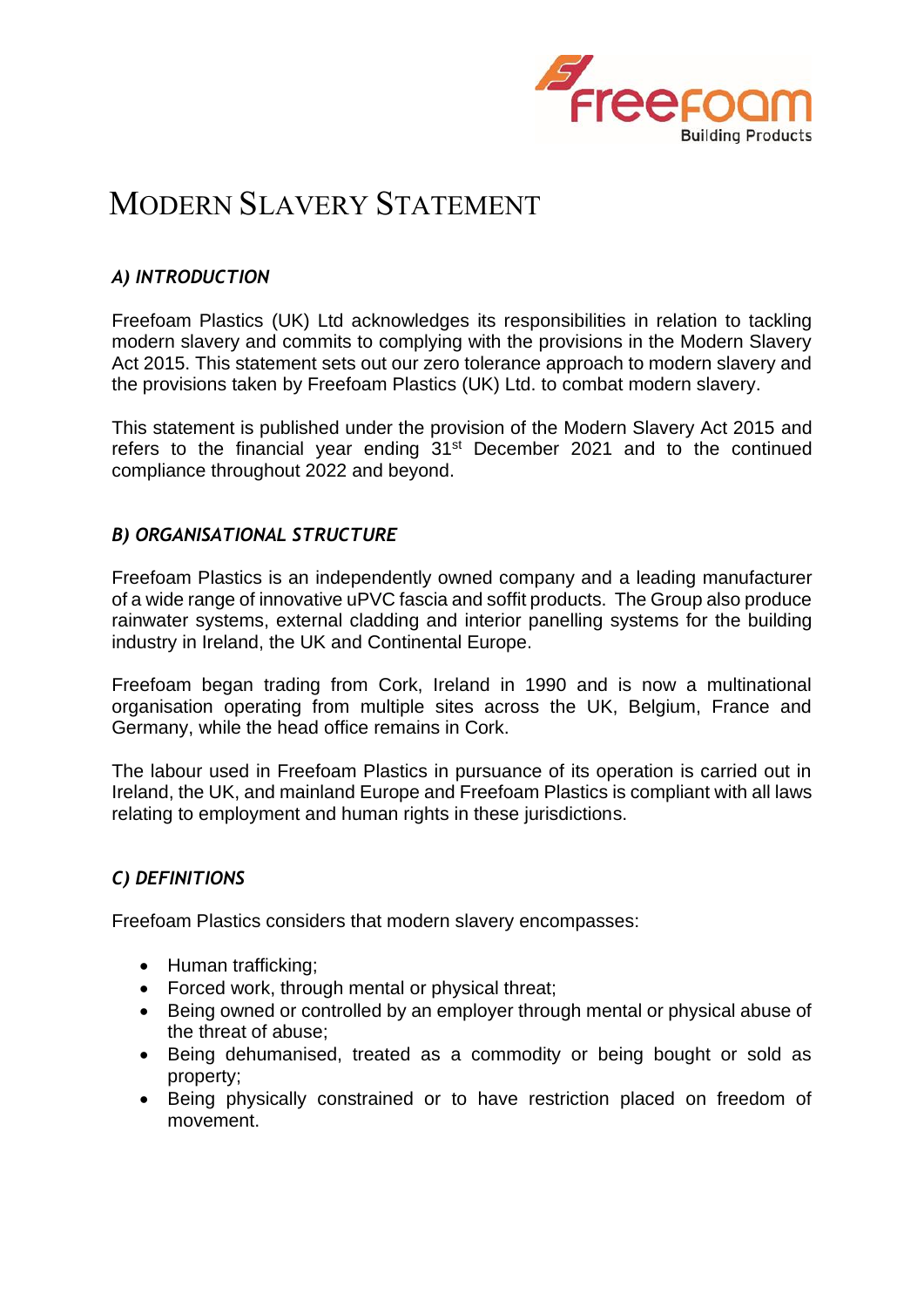

### *D) COMMITMENT*

Freefoam Plastics acknowledges its ongoing responsibilities in relation to tackling modern slavery and commits to complying with the provisions made in the Modern Slavery Act 2015.

Freefoam Plastics understands that this requires an ongoing review of both its internal practices in relation to its labour force and, additionally, its supply chains.

Freefoam Plastics does not enter into business with any other organisation, in the United Kingdom, Ireland, Europe or abroad, which knowingly supports or is found to involve itself in slavery, servitude and forced or compulsory labour.

No labour provided to Freefoam Plastics Ltd. in the pursuance of the provision of its own services is obtained by means of slavery or human trafficking. Freefoam Plastics strictly adheres to the minimum standards required under relevant employment legislation in the UK, Ireland and Europe.

#### *E) SUPPLY CHAINS*

In order to fulfil its activities, Freefoam Plastics use supply chains mainly related to plastic pellets, colour foam and foil, though we are supplied with a minimal amount of finished products. These suppliers are not intermediary traders. Rather, Freefoam Plastics maintains a close working relationship with suppliers, often involving site visits.

#### *F) POTENTIAL EXPOSURE*

Freefoam Plastics considers that it does not have a high risk of slavery and/or human trafficking existing in its supply chains as the Group has limited provision from countries where this would be a concern due to local protections.

# *G) STEPS*

Freefoam Plastics believes that it carries out due diligence processes in relation to ensuring slavery and /or human trafficking does not take place in its organisation or supply chains.

Freefoam Plastics has not, to its knowledge, conducted any business with another organisaiton which has been found to have involved itself with modern slavery.

In accordance with section 54(4) of the Modern Slavery Act 2015, Freefoam Plastics has taken the following steps to ensure that modern slavery is not taking place: